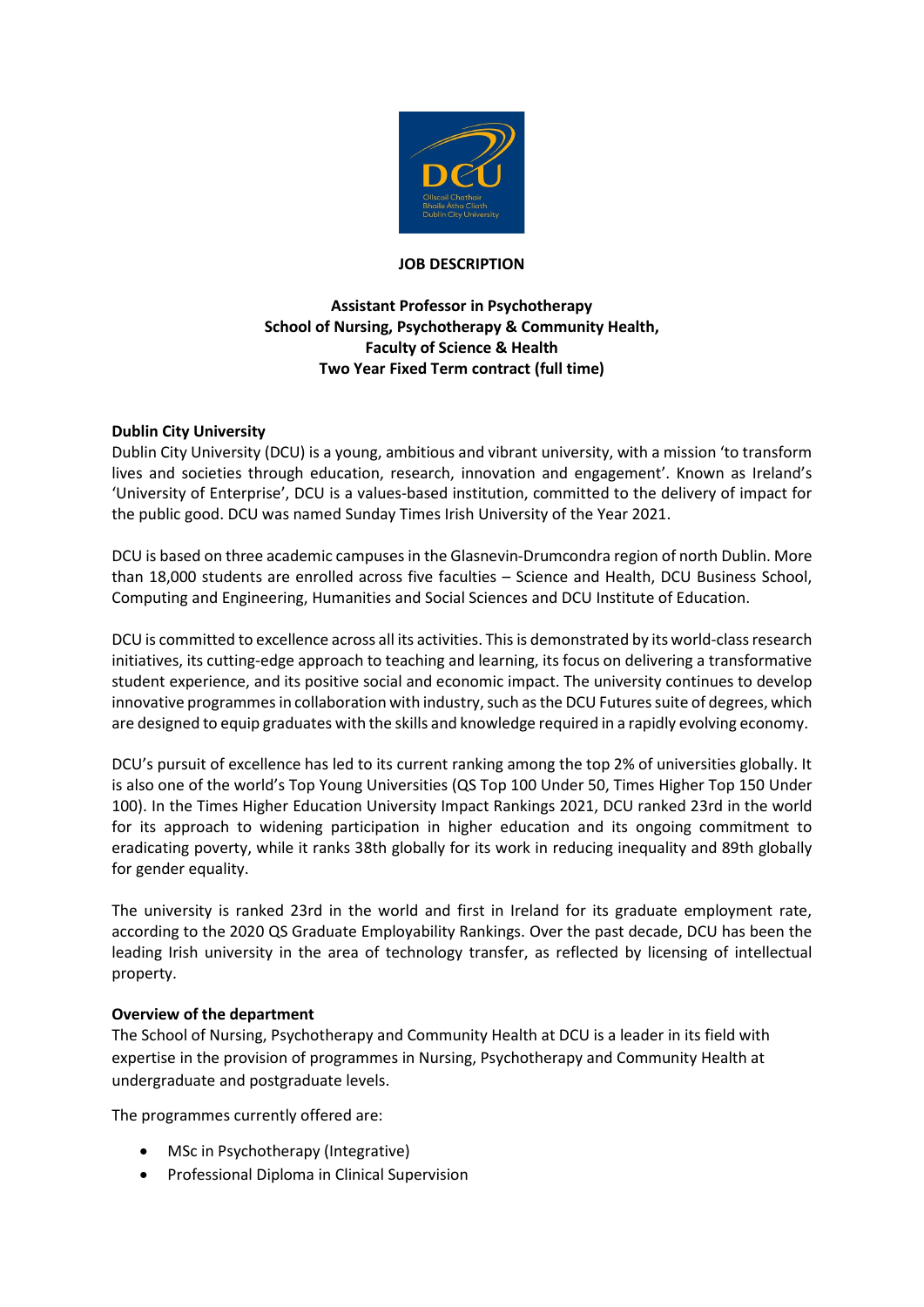- Doctorate in Psychotherapy
- BSc in Nursing across four disciplinary areas: General Nursing, Mental Health Nursing, Children's and General Nursing, and Intellectual Disabilities Nursing
- Post-registration Programme in Children's Nursing
- BSc in Health and Society
- Certificate in Homelessness Prevention & Intervention
- Graduate Certificate in Sexuality Education and Sexual Wellbeing
- Graduate Certificate in Relationships in Sexuality Education for People with Intellectual Disability
- Graduate Certificate in Dermatology
- Stand-alone professional development modules for healthcare and other practitioners

## *3 new post-graduate programmes will commence this September*

- o MSc in Specialist Nursing for Future Healthcare
- o MSc in Child and Family Health and Wellbeing
- o MSc in Health and Social Inclusion

## **Role Profile:**

The School is seeking to recruit at the level of Assistant Professor. Appointees will be expected to contribute to teaching, curriculum development, research, and administrative activities in the School, across all levels. The appointees will also be expected to contribute directly to programmes through research-led teaching, student mentoring and supervision of student projects.

## **Duties and Responsibilities**

The duties and responsibilities of the position include, but are not restricted to, the following:

### *Teaching and Learning*

Appointees will be expected to: contribute to teaching on all psychotherapy programmes (M.Sc. in Psychotherapy, Doctorate in Psychotherapy, Professional Diploma in Clinical Supervision), and will participate in student mentoring, tutoring and practice development in psychotherapy practice. They will prepare, deliver and assess a range of modules. The total teaching hours are determined by the Head of School. In addition, they will supervise MSc and Doctoral research projects.

### *Research*

The appointee will be expected to establish an independently-funded collaborative research programme. This programme should align with the Research and Innovation strategies of the School, Faculty and University and should foster collaboration(s) both within and beyond the School of Nursing, Psychotherapy and Community Health. Research should also be aligned with relevant local, national and EU priority areas.

## *Service and Contribution to University & Society*

The appointee will undertake administrative functions related to the activities of the School of Nursing, Psychotherapy and Community Health and Faculty of Science and Health. Such duties are defined by the Head of School and may include: programme co-ordination; participation in University committees; representation of the School in marketing to and recruitment of students; participation in open days; organisation of conferences and seminars, etc.